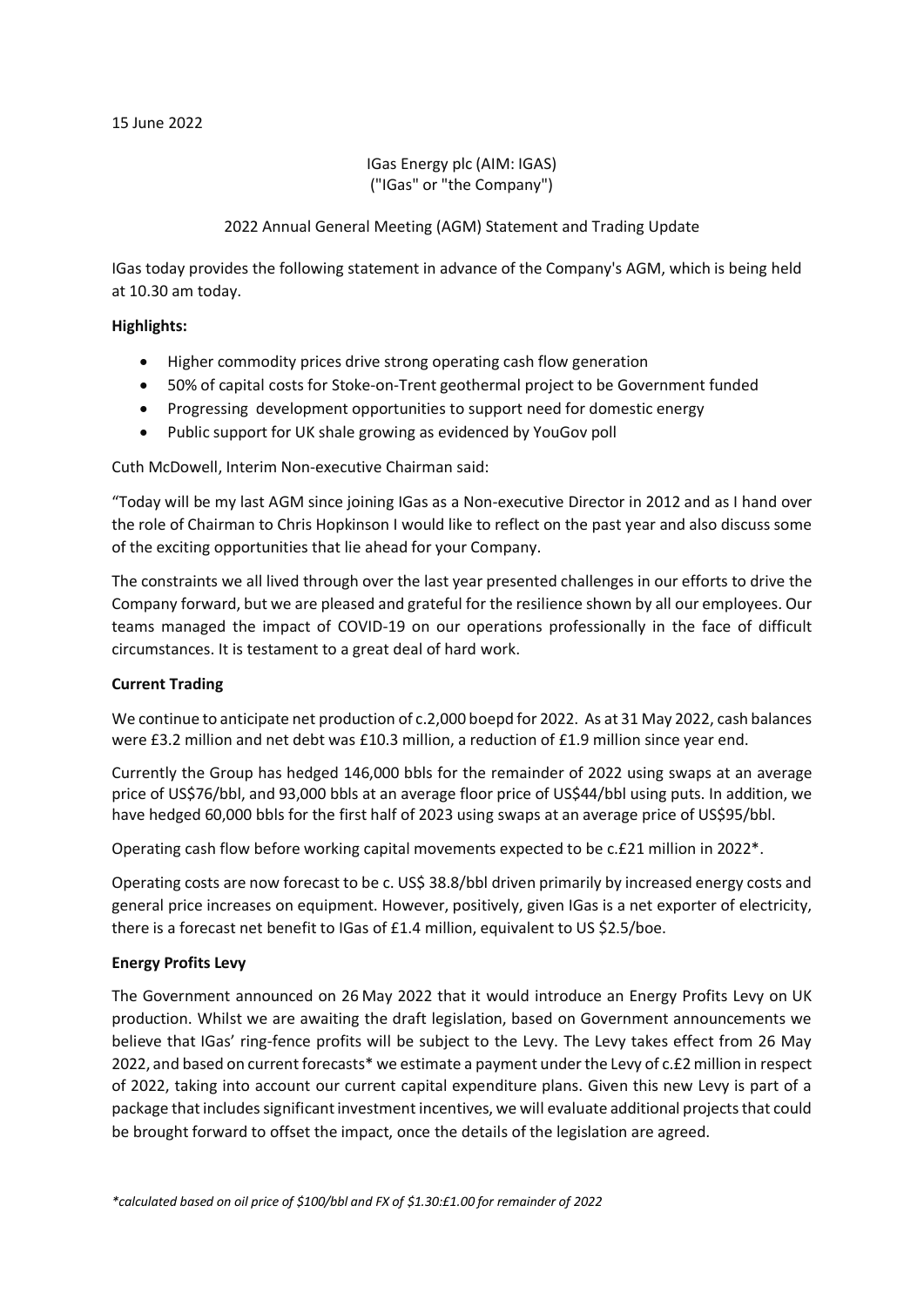We have written to HM Treasury for clarification on the definition of qualifying expenditure for investment relief for example, in geothermal, which currently sits outside of the UK ring-fence tax regime.

## **Geothermal Energy**

I would like to thank shareholders for their support of our energy transition strategy and the steps we have taken in the past 12 months. Our geothermal business has made excellent progress and this has been directly recognised by the UK Government.

Specific provision has now been made for drilling of geothermal wells in the Government's Green Heat Network Fund (GHNF) launched in March 2022. This now gives us a clearer line of sight to development as we firm up a number of rapidly emerging opportunities and move forward to finalise a Thermal Purchase Agreement with SSE on the Stoke-on-Trent project.

The Government is also actively working on longer term support for geothermal with the Department for Business, Energy and Industrial Strategy commissioning a Deep Geothermal Energy White Paper, an evidence-based assessment to help accelerate the development and deployment of deep geothermal energy projects as an opportunity to significantly contribute to the UK's net zero goals.

## **The Importance of Domestic Energy Generation**

What has become even more evident in the past few months, given the heightened challenges of the war in Ukraine, is the need for the UK to secure further indigenous supplies of energy to reduce its reliance on imports and consider all options to reduce spiralling energy prices.

We are progressing a number of development opportunities across our portfolio. Whilst all at different stages of maturity they have, in aggregate, the potential to add, in the medium term, an initial c.900 boepd and a further c.500 boepd in subsequent phases.

The Government's scientific review of shale gas, being undertaken by the British Geological Survey, is underway and a report is expected before the end of June 2022. We believe the science, as well as the need for increased domestic production of gas, should support a lifting of the moratorium. We will be making the case for the safe development of our assets as we firmly believe that the geomechanics of the Gainsborough Trough present a significantly reduced risk of induced seismicity of the type experienced elsewhere in the UK. The development of our assets in the Gainsborough Trough can demonstrate how shale gas can provide safe, secure and affordable energy for the UK in the near term.

IGas has the potential to deliver five production well pads, with each pad having up to 16 wells, which would supply three million homes with initial production within 12-18 months with the right Government support to rapidly accelerate the development of this strategic national resource.

New polling by YouGov has revealed renewed support for shale gas extraction as the cost of living crisis bites.

YouGov's poll found that 29% of respondents were in favour when asked about shale gas extraction in their local area and, if local shale gas production meant a reduction in bills for people in the community, then support grew even more. Excluding don't knows, more than half of British adults (53%) would support shale development.

Yesterday, the Free Market Forum (part of the Institute of Economic Affairs) published a report – Green Light, Innovative approaches to decarbonisation which can be found here: